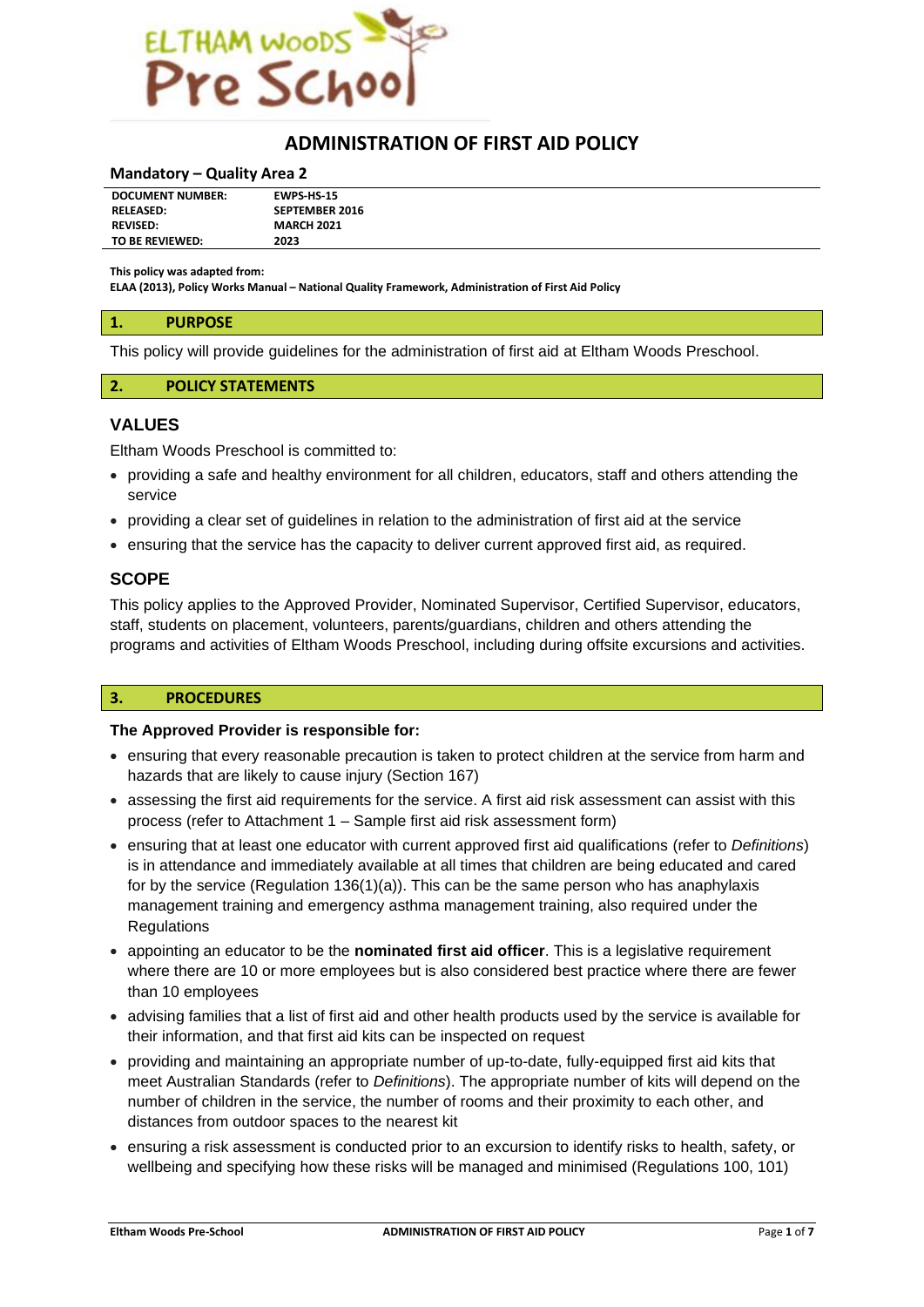- providing and maintaining a portable first aid kit that can be taken offsite for excursions and other activities
- ensuring that first aid training details are recorded on each staff member's record
- ensuring safety signs showing the location of first aid kits are clearly displayed
- ensuring there is an induction process for all new staff, casual and relief staff, that includes providing information on the location of first aid kits and specific first aid requirements
- ensuring that parents are notified within 24 hours if their child is involved in an incident, injury, trauma or illness at the service and recording details on the *Incident, Injury, Trauma and Illness Record* (refer to *Definitions*)
- ensuring that staff are offered support and debriefing following a serious incident requiring the administration of first aid (refer to *Incident, Injury, Trauma and Illness Policy*)
- ensuring a resuscitation flow chart (refer to *Definitions*) is displayed in a prominent position in the indoor and outdoor environments of the service
- keeping up to date with any changes in procedures for administration of first aid and ensuring that all educators are informed of these changes.

## **The Nominated Supervisor is responsible for:**

- ensuring that every reasonable precaution is taken to protect children at the service from harm and hazards that are likely to cause injury (Section 167)
- ensuring that the prescribed educator-to-child ratios are met at all times (refer to *Supervision of Children Policy*)
- ensuring that all educators' approved first aid qualifications, anaphylaxis management training and emergency asthma management training are current, meet the requirements of the National Act (Section 169(4)) and National Regulations (Regulation 137), and are approved by ACECQA (refer to *Sources)*
- ensuring a risk assessment is conducted prior to an excursion to identify risks to health, safety or wellbeing and specifying how these risks will be managed and minimised (Regulations 100, 101)
- ensuring a portable first aid kit is taken on all excursions and other offsite activities (refer to *Excursions and Service Events Policy*).

## **The nominated first aid officer is responsible for:**

- maintaining a current approved first aid qualification (refer to *Definitions*)
- monitoring the contents of all first aid kits and arranging with the Approved Provider for replacement of stock, including when the use-by date has been reached
- disposing of out-of-date materials appropriately
- ensuring a portable first aid kit is taken on all excursions and other offsite activities (refer to *Excursions and Service Events Policy*)
- keeping up to date with any changes in the procedures for the administration of first aid.

## **Certified Supervisors and other educators are responsible for:**

- implementing appropriate first aid procedures when necessary
- maintaining current approved first aid qualifications, and qualifications in anaphylaxis management and emergency asthma management, as required
- practicing CPR and administration of an auto-injection device at least annually (in accordance with other service policies)
- ensuring that all children are adequately supervised (refer to the *Supervision of Children Policy*) while providing first aid and comfort for a child involved in an incident or suffering trauma
- ensuring that the details of any incident requiring the administration of first aid are recorded on the *Incident, Injury, Trauma and Illness Record* (refer to *Definitions*)
- notifying the Approved Provider or Nominated Supervisor six months prior to the expiration of their first aid, asthma or anaphylaxis accredited training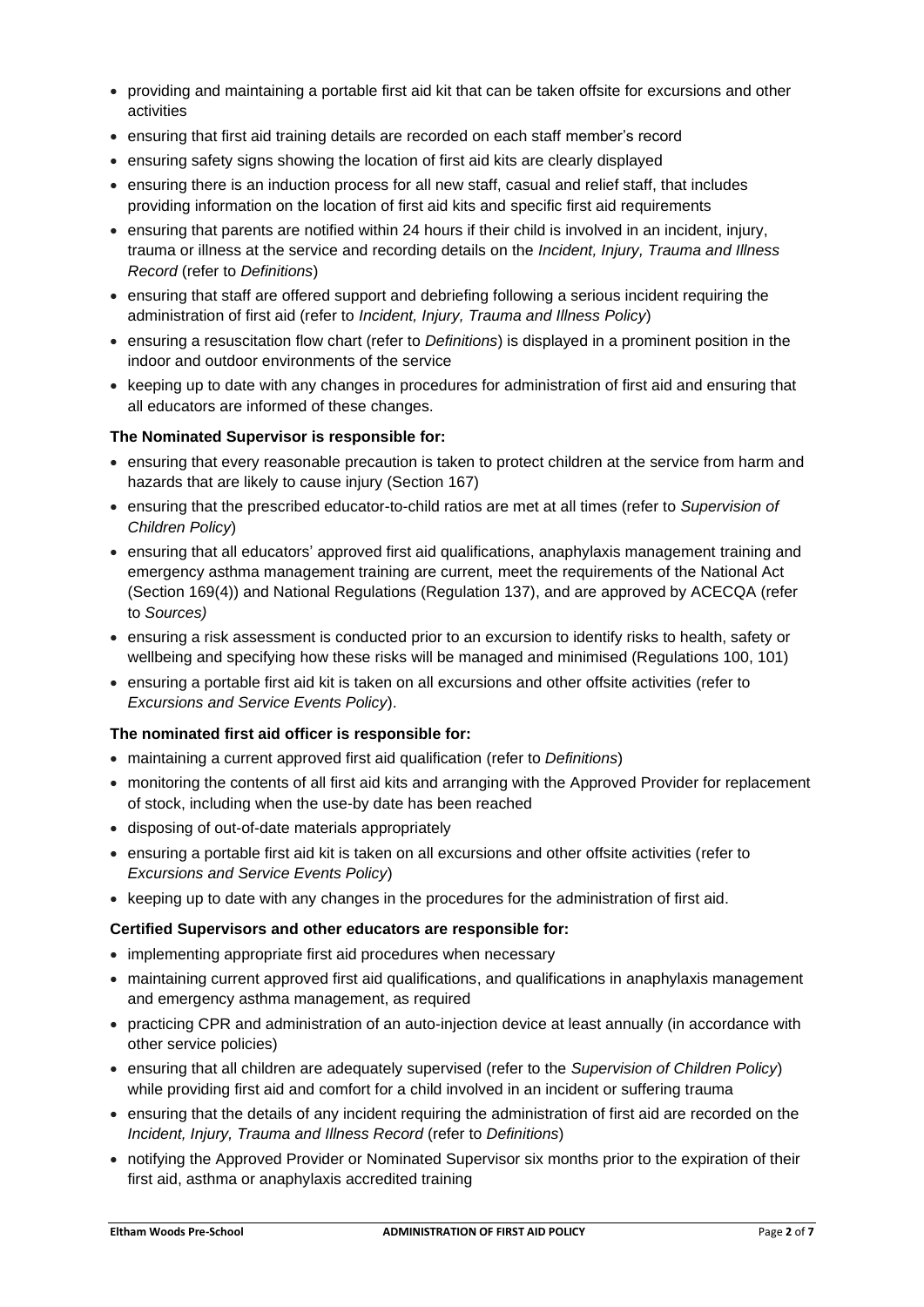• conducting a risk assessment prior to an excursion to identify risks to health, safety or wellbeing and specifying how these risks will be managed and minimised (Regulations 100, 101).

## **Parents/guardians are responsible for:**

- providing the required information for the service's medication record (refer to *Definitions)*
- providing written consent (via the enrolment record) for service staff to administer first aid and call an ambulance, if required
- being contactable, either directly or through emergency contacts listed on the child's enrolment record, in the event of an incident requiring the administration of first aid.

## **Volunteers and students, while at the service, are responsible for following this policy and its procedures.**

## **4. BACKGROUND AND LEGISLATION**

#### **Background**

First aid can save lives and prevent minor injuries or illnesses from becoming major ones. The capacity to provide prompt basic first aid is particularly important in the context of an early childhood service where staff have a duty of care and obligation to assist children who are injured, become ill or require support with administration of medication.

Legislation that governs the operation of approved children's services is based on the health, safety and welfare of children, and requires that children are protected from hazards and harm. The *Education and Care Services National Regulations 2011* state that an Approved Provider must ensure that at least one educator with current approved first aid qualifications is in attendance and immediately available at all times that children are being educated and cared for by the service. Under the *Education and Care Services National Law Act 2010*, the Australian Children's Education and Care Quality Authority (ACECQA) are required to publish lists of approved first aid qualifications. These lists are available at [www.acecqa.gov.au/qualifications/approved-first-aid-qualifications.](http://www.acecqa.gov.au/qualifications/approved-first-aid-qualifications) As a demonstration of duty of care and best practice KPV recommends **all educators** have current approved first aid qualifications.

It is also a requirement that employers have appropriate first aid arrangements in place, including first aid training, first aid kits and first aid facilities, to meet their obligations under the *Occupational Health and Safety Act 2004.* WorkSafe Victoria has developed a compliance code *First aid in the workplace*  that provides guidance on how these obligations can be met.

#### **Legislation and standards**

Relevant legislation and standards include but are not limited to:

- *Child Wellbeing and Safety Act 2005* (Vic) (Part 2: Principles for Children)
- *Education and Care Services National Law Act 2010*: Sections 167, 169
- *Education and Care Services National Regulations 2011*: Regulations 87, 89, 136, 137(1)(e), 168(2)(a), 245
- *National Quality Standard*, Quality Area 2: Children's Health and Safety
	- − Standard 2.3: Each child is protected
		- − Element 2.3.2: Every reasonable precaution is taken to protect children from harm and any hazard likely to cause injury
- *Occupational Health and Safety Act 200*

The most current amendments to listed legislation can be found at:

- Victorian Legislation Victorian Law Today:<http://www.legislation.vic.gov.au/>
- Commonwealth Legislation ComLaw:<http://www.comlaw.gov.au/>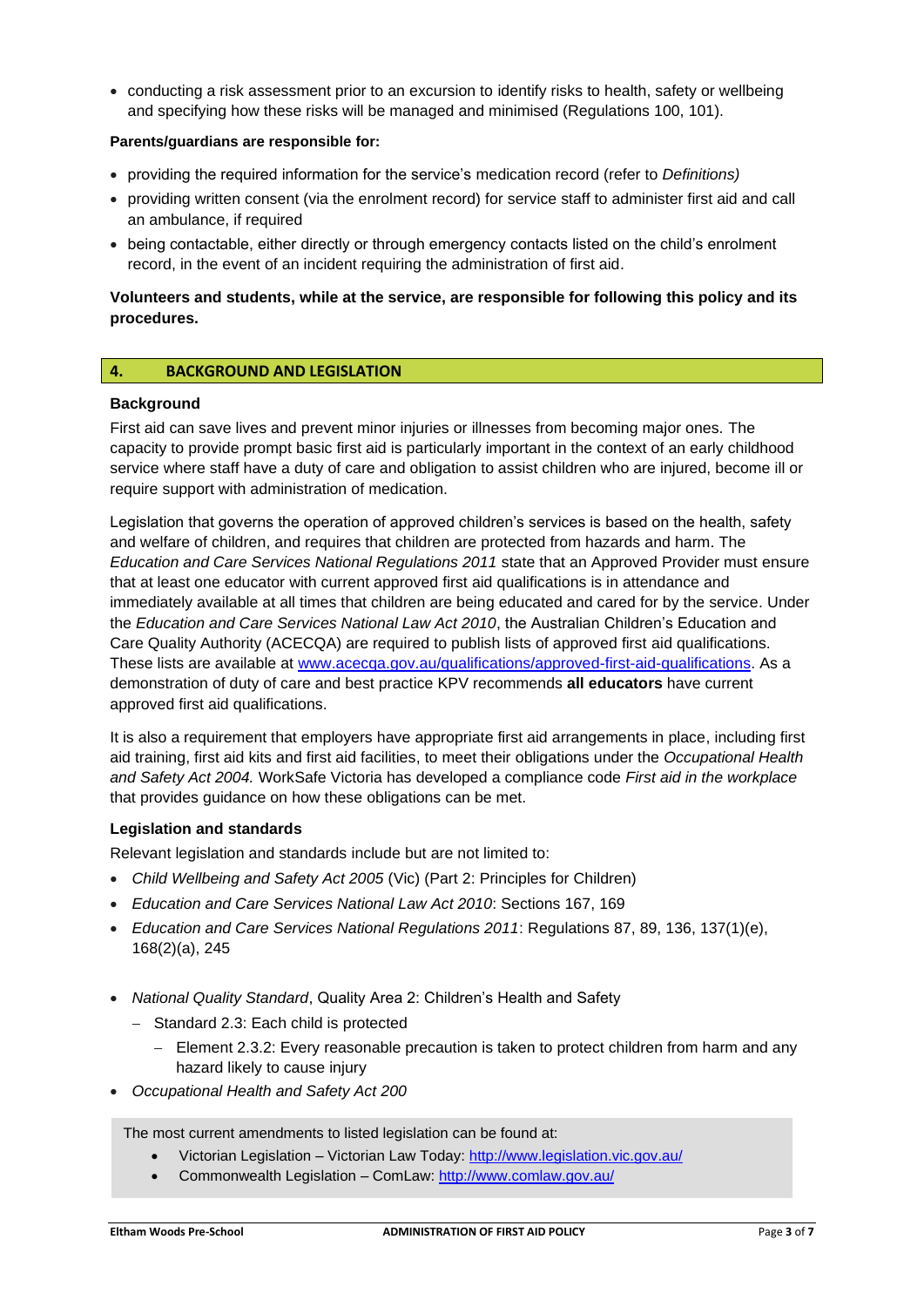## **5. DEFINITIONS**

The terms defined in this section relate specifically to this policy. For commonly used terms e.g. Approved Provider, Nominated Supervisor, Regulatory Authority etc. refer to the *General Definitions* section of this manual.

**Approved first aid qualification:** A list of approved first aid qualifications, anaphylaxis management and emergency asthma management training is published on the ACECQA website: [www.acecqa.gov.au](http://www.acecqa.gov.au/)

**Duty of care:** A common law concept that refers to the responsibilities of organisations to provide people with an adequate level of protection against harm and all reasonable foreseeable risk of injury.

**First aid:** The provision of initial care in response to an illness or injury. It generally consists of a series of techniques to preserve life, protect a person (particularly if unconscious), prevent a condition worsening and promote recovery. First aid training should be delivered by approved first aid providers, and a list is published on the ACECQA website: [www.acecqa.gov.au/qualifications/approved-first-aid](http://www.acecqa.gov.au/qualifications/approved-first-aid-qualifications)[qualifications](http://www.acecqa.gov.au/qualifications/approved-first-aid-qualifications)

**First aid kit:** The Compliance Code *First aid in the workplace*, developed by WorkSafe Victoria, lists the minimum requirements for a first aid kit. *First aid in the workplace* is available at [www.worksafe.vic.gov.au](http://www.worksafe.vic.gov.au/)

**Incident, Injury, Trauma and Illness Record:** Contains details of any incident, injury, trauma or illness that occurs while the child is being educated and cared for by the service. Any incident, injury, trauma or illness must be recorded as soon as is practicable but not later than 24 hours after the occurrence. Details required include the:

- name and age of the child
- circumstances leading to the incident, injury, trauma or illness (including any symptoms)
- time and date
- details of action taken by the service including any medication administered, first aid provided or medical personnel contacted
- details of any witnesses
- names of any person the service notified or attempted to notify, and the time and date of this
- signature of the person making the entry, and time and date of this.

These details need to be kept for the period of time specified in Regulation 183. A sample *Incident, Injury, Trauma and Illness Record* is available on the ACECQA website.

**Medication record:** Contains details for each child to whom medication is to be administered by the service. This includes the child's name, signed authorisation to administer medication and a record of the medication administered, including time, date, dosage, manner of administration, name and signature of person administering the medication and of the person checking the medication, if required (Regulation 92). A sample medication record is available on the ACECQA website.

**Resuscitation flowchart:** Outlines the six steps involved in resuscitation: danger, response, airways, breathing, compression and defibrillation. The Australian Resuscitation Council provides flowcharts for the resuscitation of adults and children free of charge at [www.resus.org.au/flowcharts.htm](http://www.resus.org.au/flowcharts.htm)

**Serious incident:** An incident resulting in the death of a child, or an injury, trauma or illness for which the attention of a registered medical practitioner, emergency services or hospital is sought or should have been sought. This also includes an incident in which a child appears to be missing, cannot be accounted for, is removed from the service in contravention of the regulations or is mistakenly locked in/out of the service premises (Regulation 12). A serious incident should be documented in an *Incident, Injury, Trauma and Illness Record* (sample form available on the ACECQA website) as soon as possible and within 24 hours of the incident. The Regulatory Authority (DEECD) must be notified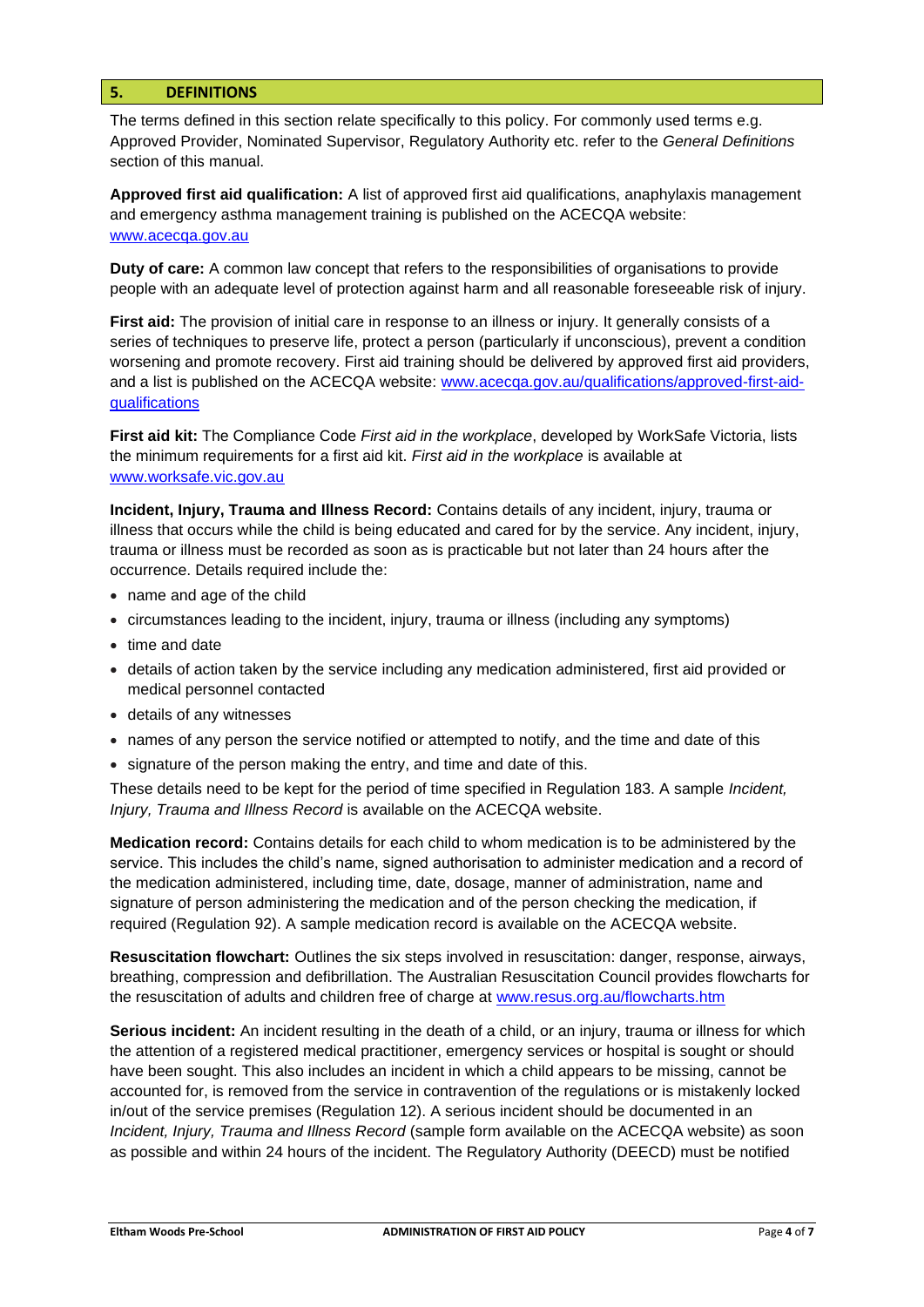within 24 hours of a serious incident occurring at the service (Regulation 176(2)(a)). Records are required to be retained for the periods specified in Regulation 183.

## **6. SOURCES AND RELATED POLICIES**

## **Sources**

- Australian Children's Education and Care Quality Authority (ACECQA): [www.acecqa.gov.au](http://www.acecqa.gov.au/)
- Australian Red Cross: [www.redcross.org.au](http://www.redcross.org.au/)
- St John Ambulance Australia (Vic): [www.stjohnvic.com.au](http://www.stjohnvic.com.au/)
- *First aid in the workplace*: [www.worksafe.vic.gov.au](http://www.worksafe.vic.gov.au/)

#### **Service policies**

- *Administration of Medication Policy*
- *Anaphylaxis Policy*
- *Asthma Policy*
- *Emergency and Evacuation Policy*
- *Excursions and Service Events Policy*
- *Incident, Injury, Trauma and Illness Policy*
- *Staffing Policy*

## **7. EVALUATION**

In order to assess whether the values and purposes of the policy have been achieved, the Approved Provider will:

- regularly check staff files to ensure details of approved first aid qualifications have been recorded and are current
- monitor the implementation, compliance, complaints and incidents in relation to this policy
- review the first aid procedures following an incident to determine their effectiveness
- regularly seek feedback from the nominated first aid officer and everyone affected by the policy regarding its effectiveness
- keep the policy up to date with current legislation, research, policy and best practice
- consider the advice of relevant bodies or organisations such as Australian Red Cross and St John Ambulance when reviewing this policy
- revise the policy and procedures as part of the service's policy review cycle, or as required
- notify parents/guardians at least 14 days before making any changes to this policy or its procedures.

#### **8. ATTACHMENTS**

• Attachment 1: Sample first aid risk assessment form

#### **9. AUTHORISATION**

This policy was adopted by the Approved Provider of Eltham Woods Preschool on 19 September 2018.

## **10. POLICY CHANGE RECORD**

| Date | <b>Revision Description</b> | Authority |
|------|-----------------------------|-----------|
|      |                             |           |
|      |                             |           |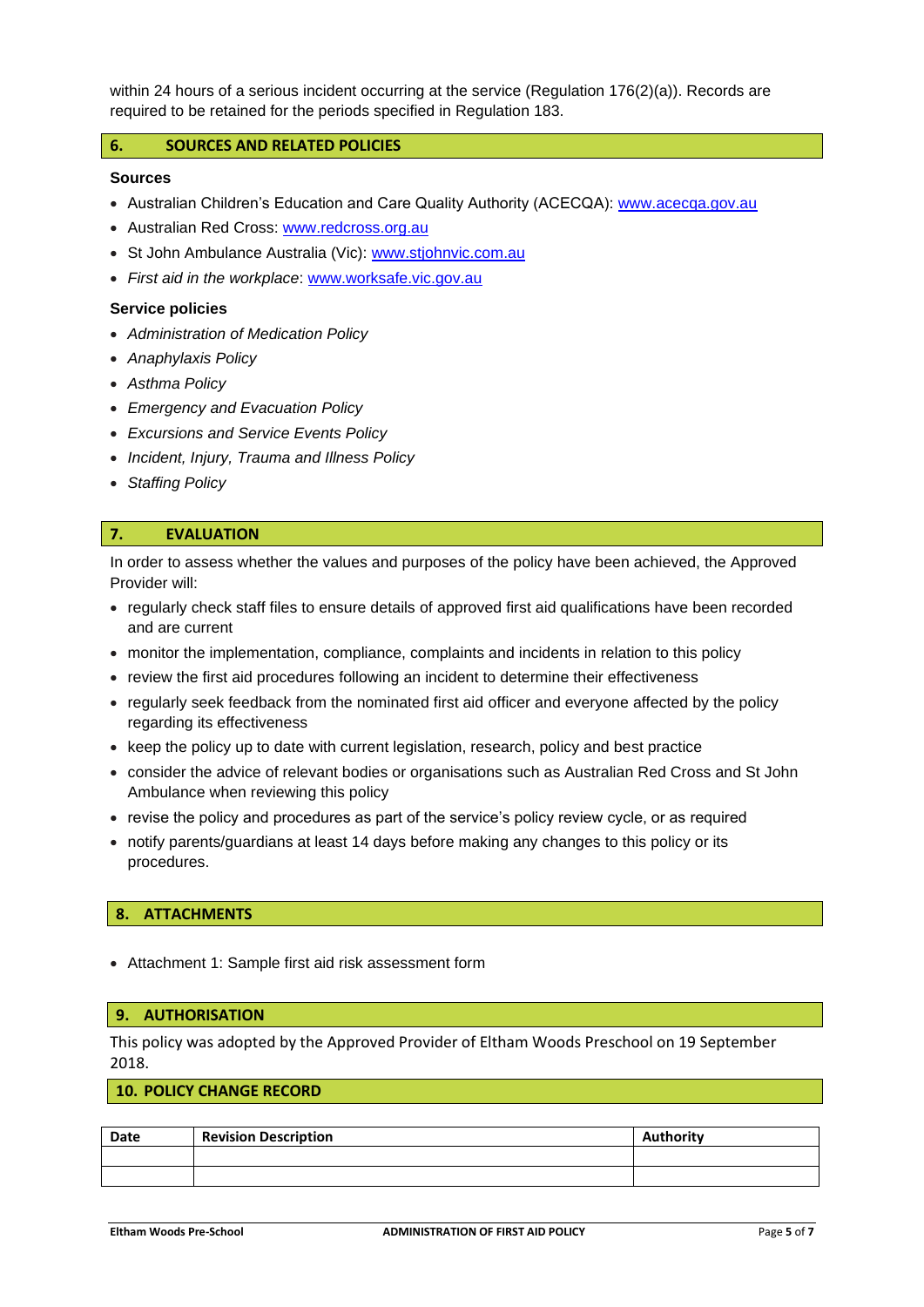# **ATTACHMENT 1 Sample first aid risk assessment form**

This template can be used to assess the first aid requirements for the service. Consultation is an important aspect of first aid risk assessment and management. The Approved Provider and educators should use this as a guide only and may identify other areas specific to their service.

| 1.  | How many people work at the                                                                                                                                                              |                                   |                       |
|-----|------------------------------------------------------------------------------------------------------------------------------------------------------------------------------------------|-----------------------------------|-----------------------|
|     | service (estimate for most<br>days)?                                                                                                                                                     |                                   |                       |
| 2.  | How many children are<br>enrolled at the service (write<br>the number)?                                                                                                                  |                                   |                       |
| 3.  | Do people regularly work in the<br>service after hours?                                                                                                                                  |                                   |                       |
| 4.  | Do people work on their own<br>after hours, including on<br>weekends? If yes,<br>approximately how many, how<br>often and for how long at any<br>one time?                               |                                   |                       |
| 5.  | Describe the nature of<br>incidents, injuries or illnesses<br>that have occurred in the<br>service over the last 12 months<br>(if possible, attach a summary<br>of the incident reports) |                                   |                       |
| 6.  | Where is the nearest medical<br>service and how long would it<br>take to get an injured person to<br>this service?                                                                       |                                   |                       |
| 7.  | Where is the nearest major<br>hospital with a 24-hour<br>accident and emergency<br>service? How long would it<br>take to get an injured person to<br>this hospital?                      |                                   |                       |
| 8.  | What type of, and how many,<br>first aid kits are available at the<br>service?                                                                                                           |                                   |                       |
| 9.  | Are the contents of first aid kits<br>complete and up to date as per<br>the contents list?                                                                                               |                                   |                       |
| 10. | Where are the first aid kits<br>located?                                                                                                                                                 |                                   |                       |
| 11. | How many current first aid<br>officers are there at the<br>service? (List the number,<br>approved first aid qualifications<br>and qualification expiry dates)                            |                                   |                       |
| 12. | Identify and list specific<br>hazards and where they may<br>be located                                                                                                                   | <b>Hazards</b><br>Heaving lifting | Location<br>Storeroom |